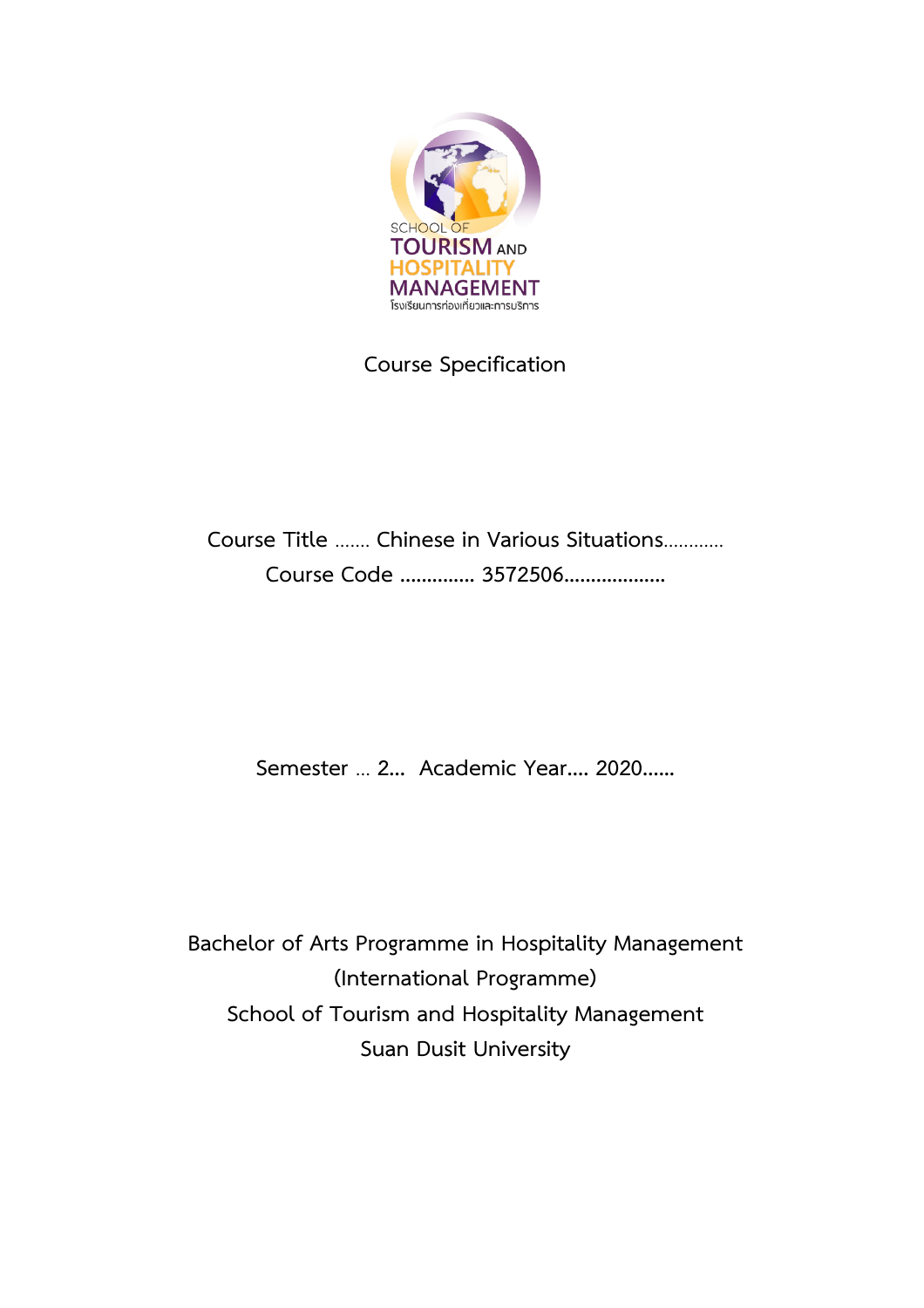# **Content**

|           |                                                 | page |
|-----------|-------------------------------------------------|------|
| Section 1 | General information                             | 3    |
| Section 2 | Aims and Objectives                             | 4    |
| Section 3 | Course Description and Implementation           | 4    |
| Section 4 | Development of Students' Learning Outcomes      | 5    |
| Section 5 | Learning Management and Evaluation Plans        | 8    |
| Section 6 | Teaching Materials and Resources                | 14   |
| Section 7 | Evaluation and Improvement of Course Management | 14   |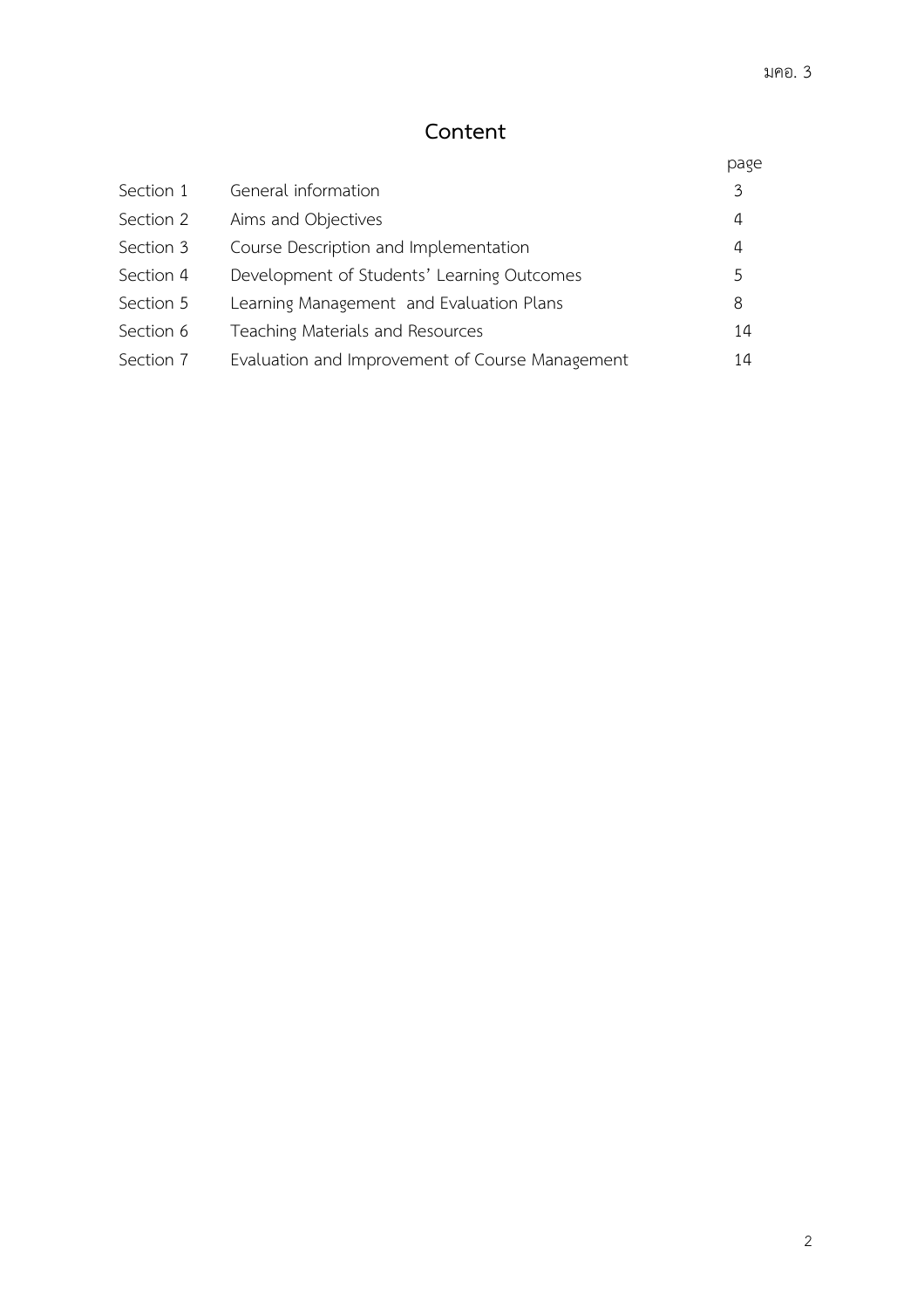# **Course Specification**

| Name of institution       | Suan Dusit University                        |
|---------------------------|----------------------------------------------|
| Campus/faculty/department | School of Tourism and Hospitality Management |

#### **Section1 General Information**

**1. Course code and course title 3572506 Chinese in Various Situations**

#### **2. Number of credits**

3(3-0-6)

#### **3. Curriculum and type of subject**

- 3.1 Bachelor of Arts Programme in Hospitality Management
- 3.2 Type of Subject Language Elective Courses

#### **4. Responsible faculty members**

**4.1 course coordinator**……..Sutima Onkaew…………… **4.2 Instructors**……………..Sutima Onkaew................. **Section** ........C1............

#### **5. Semester / year of study**

semester 2 academic year 2020 / Third-Year Students

#### **6. Pre-requisite (if any)**

None

#### **7. Co-requisites (if any)**

None

#### **8. Venue of study**

Suan Dusit University

#### **9. Date of latest revision**

October 2019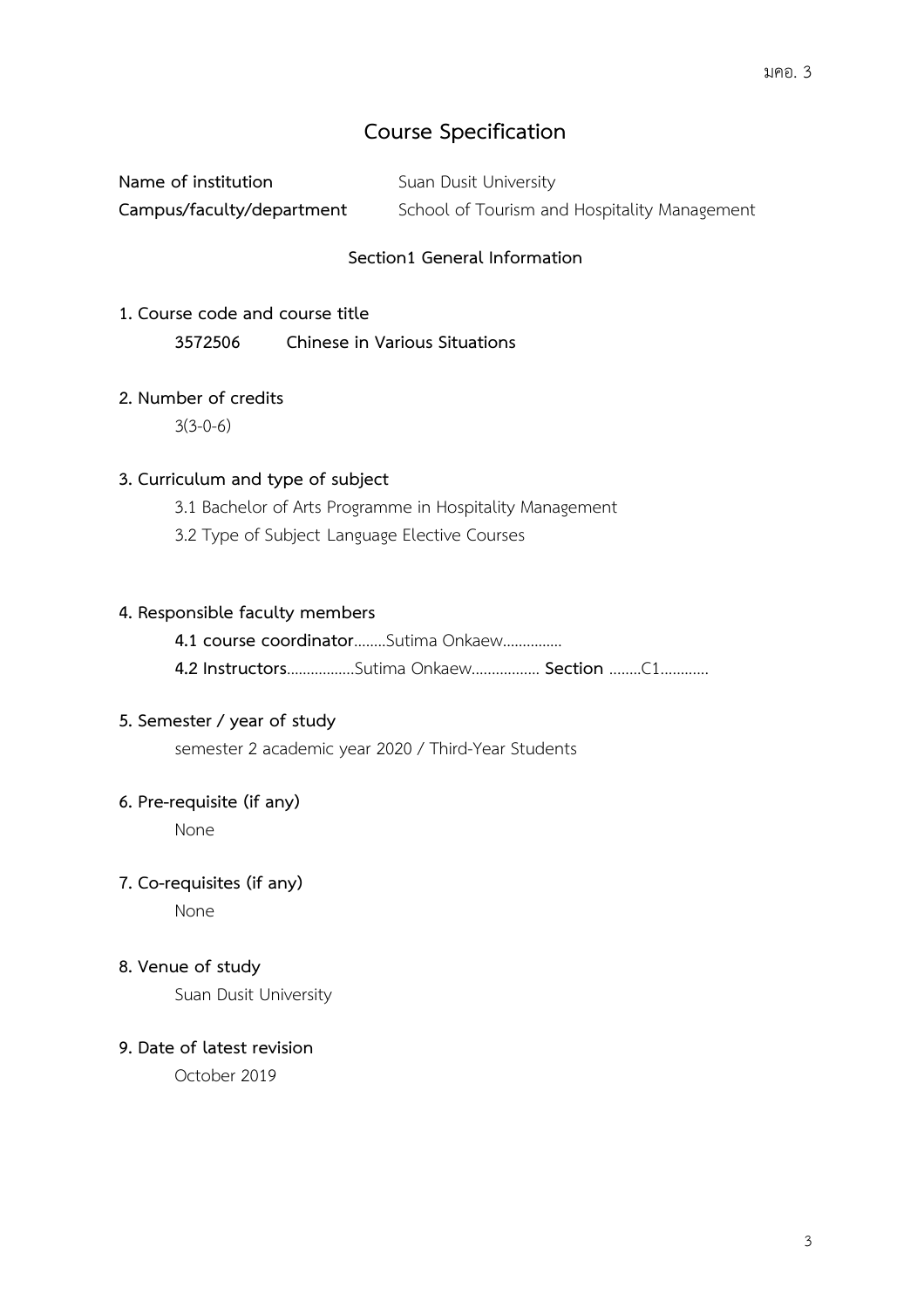#### **Section 2 Aims and Objectives**

#### **1. Aims of the Course**

The aims of the course are to enable students to be equipped with skills (listening, speaking, reading and writing skills and knowledge necessary for communicate in particular situations and to initiate students to learn and understand Chinese culture as well as to encourage students to discuss about interesting Chinese current issues.

# **2. Objectives of Course Development/Modification**

Chinese is now considered vital around the world especially in the hospitality business. The number of Chinese tourists is increasing. According to China Tourism Academy (CTA), the official tourism research instituteof China National Tourism Administration (CNTA) shows that in 2016 the number of outbound tourism in China reached 122 million people, and Chinese visitors spent \$109.8 billion in overseas destinations and also reports that Thailand was the top of 5 destinations where Chinese tourists spent the most money. As a result, employers in any section of the hospital industry are seeking for Chinese-speaking personnel. Therefore, the school modifies this course, in terms of the course content and studying and teaching technics (Active Learning Technic) to help students to become fluent in Chinese in order to compete with other graduates in the industry.

### **Section 3: Course Description and Implementation**

# **1. Course Description**

Appropriate language for social life and professional situations, reading letters, writing business letters and e-mail, also improve conversation, listening, reading, and presentation skills from class activities, practicing with a various situation in both daily and professional life

| Lecture<br>(Hour) | <b>Additional class</b><br>(Hour) | Laboratory/field<br>trip/internship<br>(Hour) | Self-study<br>(Hour) |
|-------------------|-----------------------------------|-----------------------------------------------|----------------------|
| 45                | If requested by<br>students       |                                               | 90                   |

#### **2. Number of Hours per Semester**

#### **3. Number of hours that the lecturer provides individual counseling and guidance**

3 hours a week by providing the contact information to students at the first class.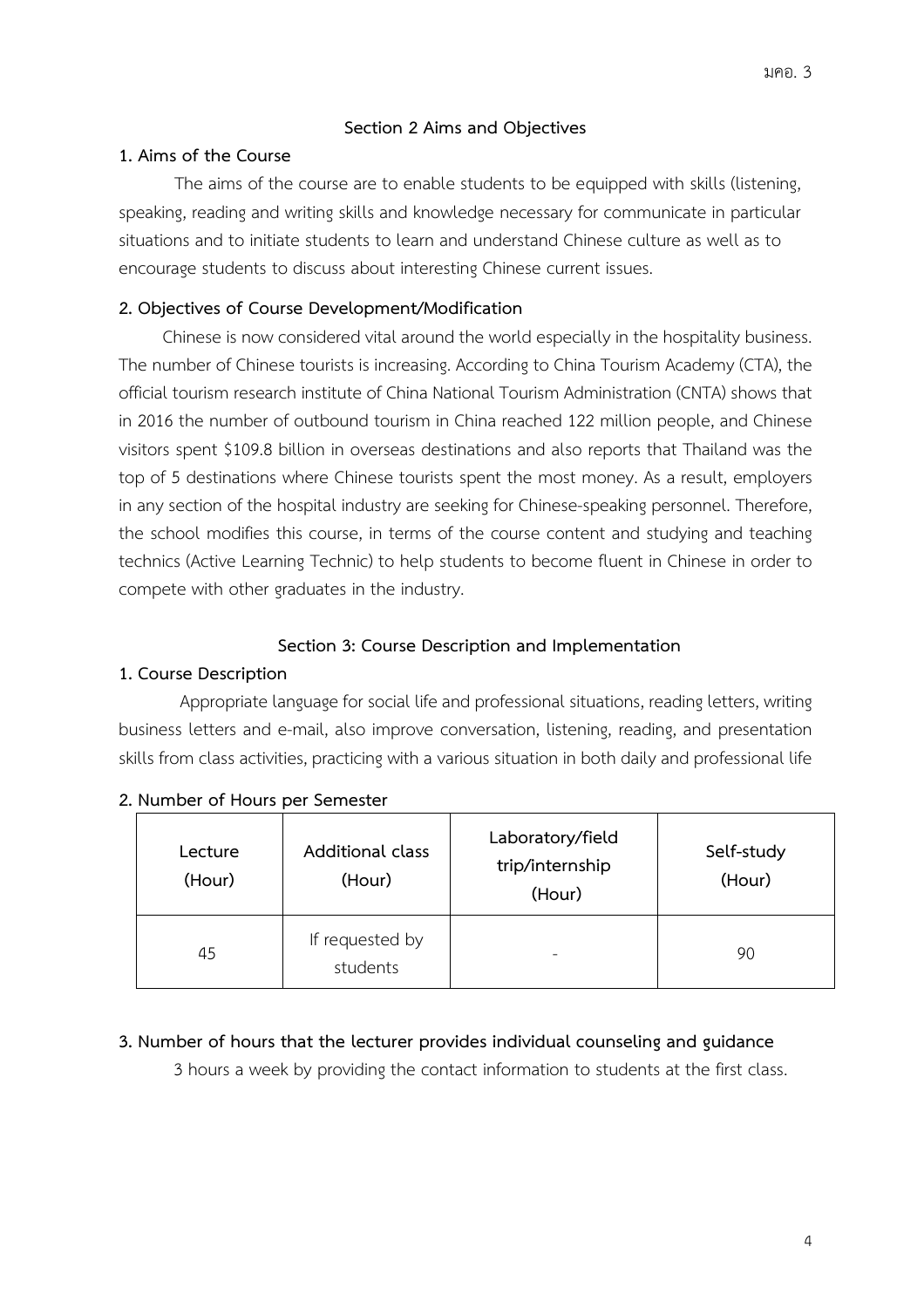# **Section 4 Development of Students' Learning Outcomes**

#### **1. Morality and Ethics**

#### **1.1 Expected outcome on morality and ethics**

 ○ (1) To realize good values, honest, moral conscience and ethics, to be able to deal with the conflicts relating to profession etiquette.

 ⬤ **(2) To have good attitude toward career and enable to express morality and ethics during the work and toward others.**

(3) To responsible of duties, good membership and develop leadership skills and act as a role model to others.

○ (4) To be disciplined and follow the organizational and social rules and regulations.

#### **1.2 Teaching methods**

- Lecturers integrate morality and ethics in class.

- Lecturers integrate and cultivate positive and professional attitude toward working in the hospitality industry to students.

#### **1.3 Evaluation methods**

- Ability to express discipline and harmony when attending extracurricular activities.

- Ability to express responsibility to complete assignment

#### **2. Knowledge development**

#### **2.1 Expected outcome on Knowledge and skills development**

(1) To have knowledge about hospitality in tourism industry for both theory and practice broadly, systematically, internationally and up to date with world situation.

#### ⬤**(2) To have knowledge integrated from hospitality other related fields.**

(3) To have knowledge about research designs and methodology in order to solve problems and to develop career knowledge.

#### **2.2 Teaching methods**

**-** Apply different strategies and teaching techniques in accordance to course descriptions.

- Practice information searching process skills and encourage students to gain knowledge, understand self – study issues, and practice necessary learning process skills.

- Apply Active Learning technics to help improve students' learning process skills

#### **2.3 Evaluation methods**

- Quiz/Midterm/Final.

- Assignment and activities.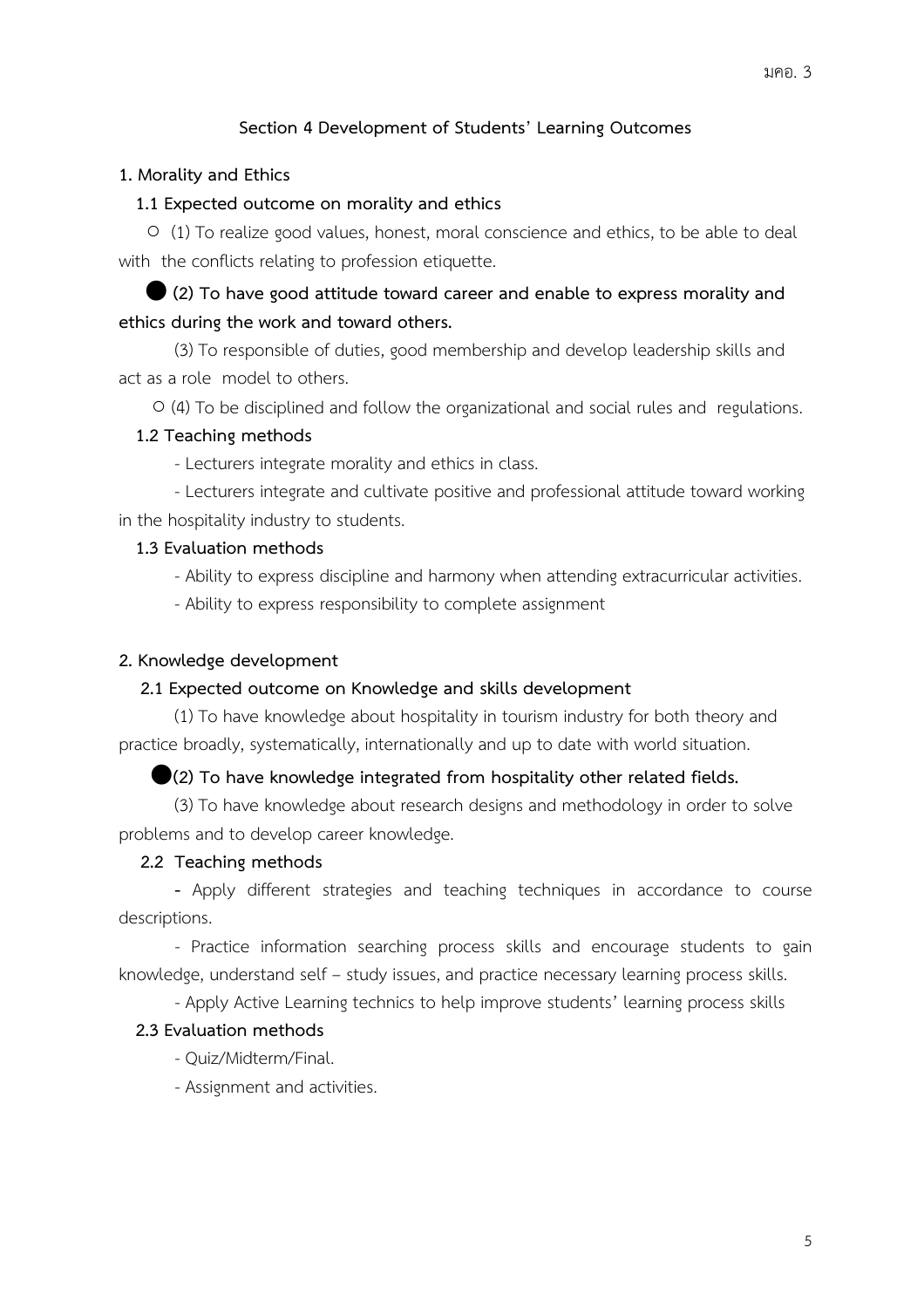#### **3. Intellectual Knowledge Innovation**

#### **3.1 Expected outcome on Intellectual Knowledge Innovation**

○ (1) To be able to evaluate and analyze data, and able to think critically and systematically in order to find cause, effect, and resolution of the problems in depth.

# ⬤ **(2) To be able to apply methodologies, synthesis, evaluation both practically and theoretically in actual operations.**

 (3) To be able to suitably apply knowledge and innovation in business term and able to adapt innovation technology to the profession and related fields.

#### **3.2 Teaching methods**

**-** Conduct learning and teaching activities integrated with intellectual skills. For example, raising case studies so that students analyze, synthesize, and summarize concept for paper.

- Encourage activities emphasizing on systematical thinking, including analyzing thinking and group discussion.

- Practice from hypothetical situations to establish skills
- Use different teaching methods, such as demonstration, roleplay, or experiment.
- Arrange site visit.

#### **3.3 Evaluation methods**

- Question and answer in class.
- During the activity and period of paper assignment promoting intellectual skills
- Quiz/Midterm/Final.

#### **4. Interpersonal Skills and Responsibility**

# **4.1 Expected outcome on Interpersonal Skills and Responsibility**

# ⬤ **(1) To be able to perform the duty and be responsible for assigned task and work with others by helping others and solving problems.**

○ (2) To be able to develop self – improvement continuously on professional learning improvement based on international criterion.

#### **4.2 Teaching methods**

- Assign group work activities and learning with participation

- Assign work requiring collaboration or acquiring information from others or from experienced people.

#### **4.3 Evaluation methods**

- Group participation and teamwork.
- Behaviors during activities.
- From the completeness of interview report or assign tasks.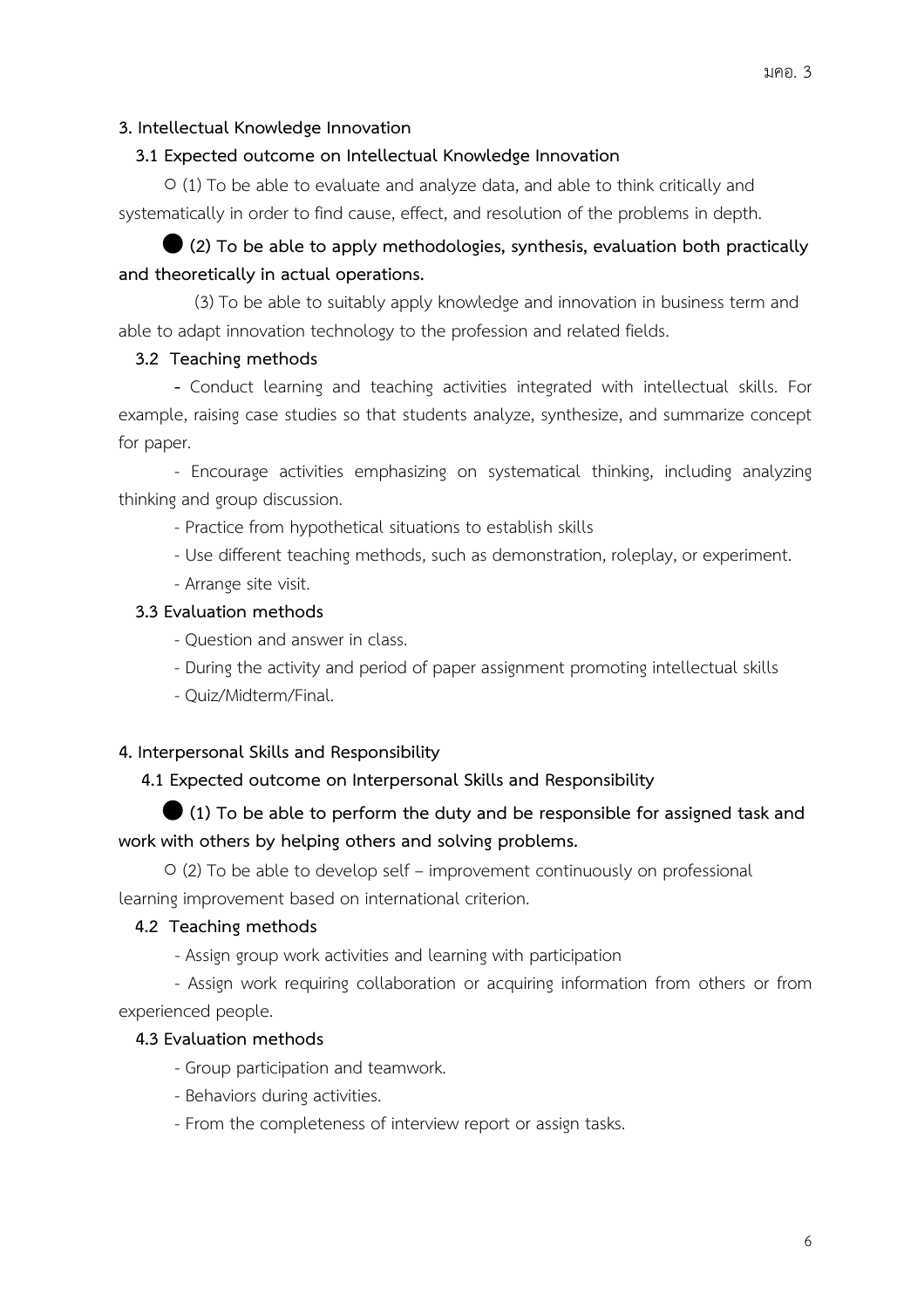**5. Numerical Analysis and Information Technology Skills**

 **5.1 Expected outcome on Numerical Analysis and Information Technology Skills**

⬤ **(1) To be able to perform listening speaking reading and writing skills and summarize necessary points appropriately.**

⬤ **(2) To be able to communicate effectively with foreigners from different culture in different situation.**

○ (3) To be able to use information technology suitably in different operations and efficiently select suitable form of presentation in accordance with different topics and audiences

 (4) To be able to analyze and interpret data, facts, figures, statistics and/or numerical related tasks efficiently.

# **5.2 Teaching methods**

- Introduce activities consisting of case study analysis, technique learning, and applying to situations.

- Assign tasks requiring international information searching and related necessary issues presenting in front of the class.

# **5.3 Evaluation methods**

- Quiz/Midterm/Final
- Report and presentation.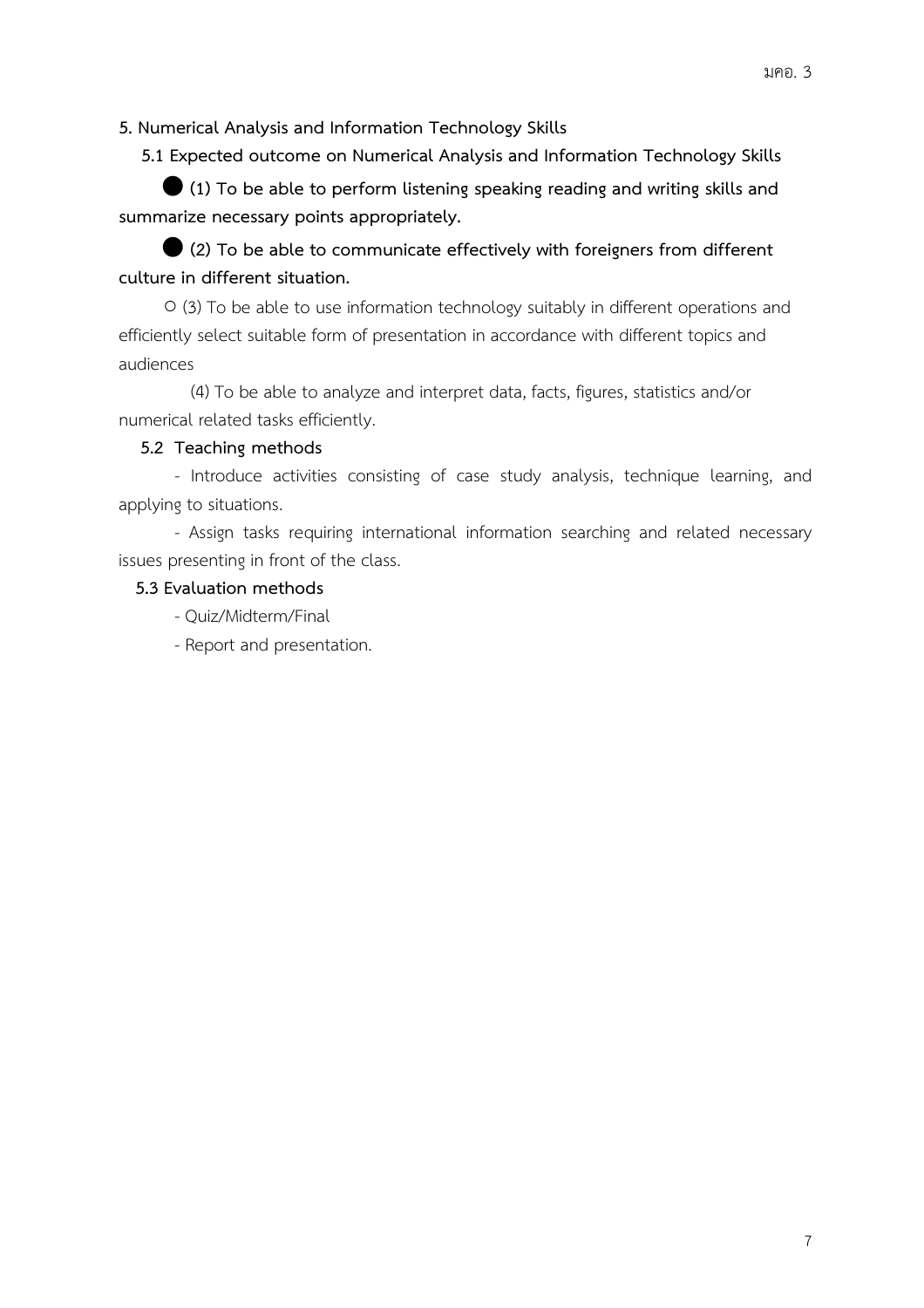# **Section 5 Learning Management and Evaluation Plans**

**1. Teaching plan**

| Week         | <b>Topic</b>                                                                                   | Hour           | Teaching & Learning Activities,<br>Instructional Media (if any)                                                                                                                                                                                                                                                       | Instructional<br>Media                           |
|--------------|------------------------------------------------------------------------------------------------|----------------|-----------------------------------------------------------------------------------------------------------------------------------------------------------------------------------------------------------------------------------------------------------------------------------------------------------------------|--------------------------------------------------|
| $\mathbf{1}$ | Course introduction<br>Course<br>syllabus<br>overview<br>Course<br>objective and<br>evaluation | $\mathfrak{Z}$ | Teaching & Learning Activities<br>The instructor introduces<br>oneself and gives the course<br>overview. Also explain the<br>course syllabus, inform the<br>assessment and evaluation<br>method, including rules and<br>regulation in class. Inform date<br>and time for giving an advice or<br>guidance.<br>(Onsite) | - WBSC<br>- Power point<br>- Syllabus<br>handout |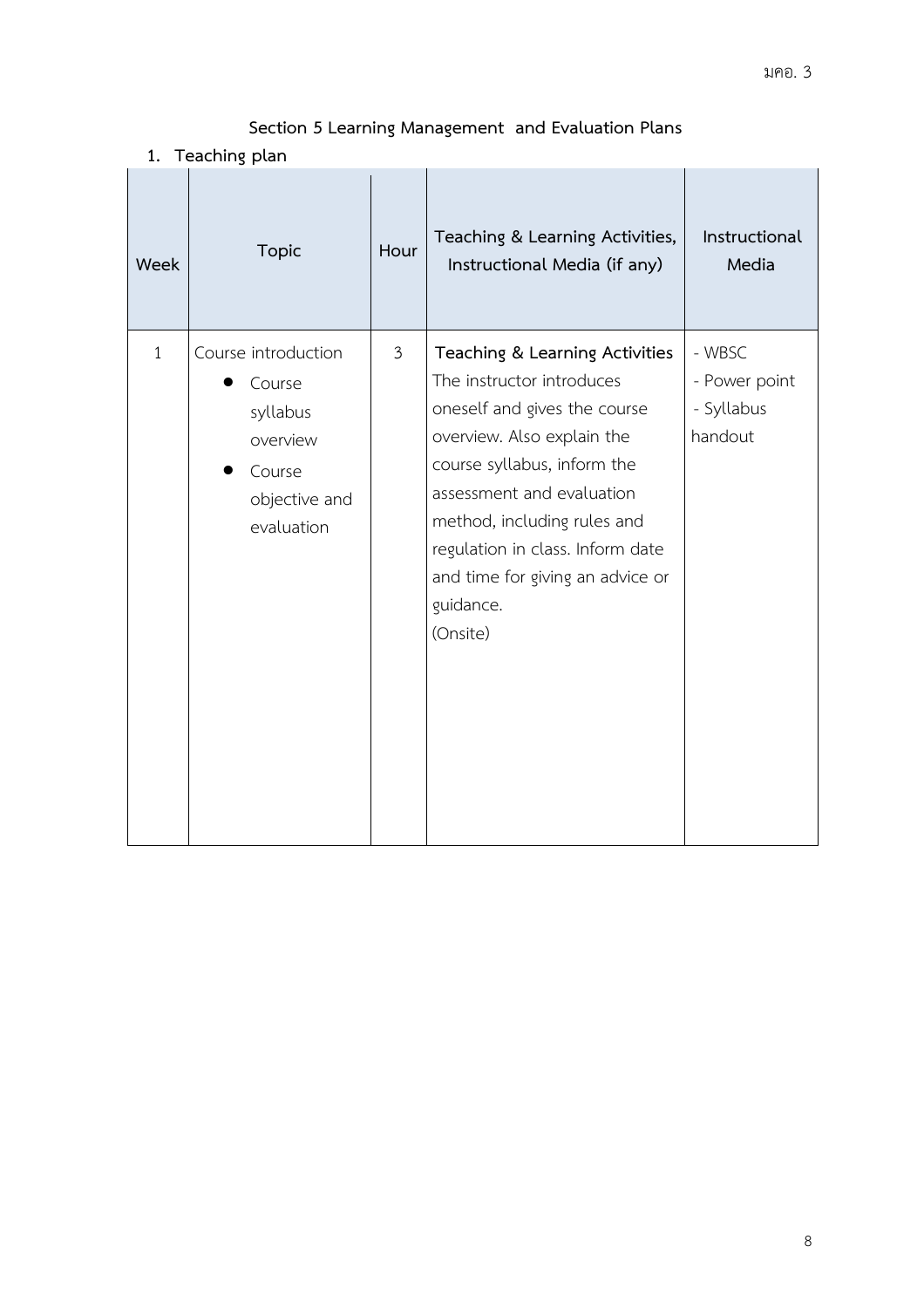| Week | <b>Topic</b>                                                                                                                                  | Hour           | Teaching & Learning Activities,<br>Instructional Media (if any)                                                                                                                                                                                                                                                                                                                                                                                                                               | Instructional<br>Media                                                           |
|------|-----------------------------------------------------------------------------------------------------------------------------------------------|----------------|-----------------------------------------------------------------------------------------------------------------------------------------------------------------------------------------------------------------------------------------------------------------------------------------------------------------------------------------------------------------------------------------------------------------------------------------------------------------------------------------------|----------------------------------------------------------------------------------|
| 2    | 第一课 他在做什<br>么呢<br>Chapter 1 What's he<br>doing?<br>- Vocabulary<br>- Sentence<br>- Gramma to express<br>one's needs and want<br>in daily life | $\mathfrak{Z}$ | Teaching & Learning Activities<br>- Review basic Chinese<br>knowledge and information<br>- Explain vocabulary meaning<br>and teach how to write and<br>pronounce<br>- Explain how to choose and<br>apply vocabularies to make<br>proper sentences<br>- Practice pronouncing<br>- Pair/Group work to help each<br>other create proper dialog for<br>conversation in accordance with<br>the given situations.<br>- Play role in front of the class<br>- Chapter exercise<br>$- Q&A$<br>(Onsite) | - WBSC<br>- Subject<br>handout<br>- Power point<br>- V.D.O. Clip or<br><b>CD</b> |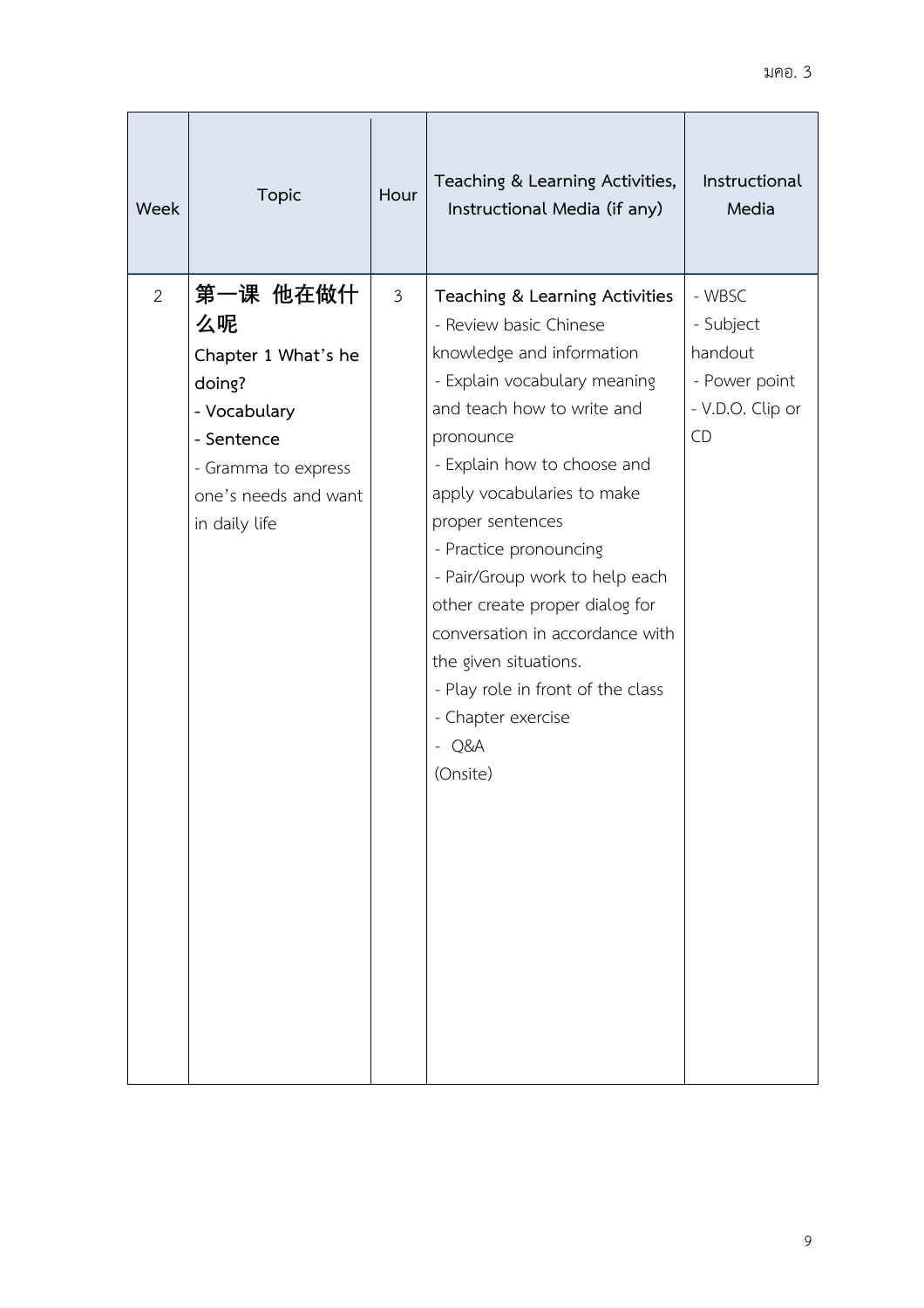| Week           | <b>Topic</b>                                                                                                                    | Hour           | Teaching & Learning Activities,<br>Instructional Media (if any)                                                                                                                                                                                                                                                                                                                                                                  | Instructional<br>Media                                                           |
|----------------|---------------------------------------------------------------------------------------------------------------------------------|----------------|----------------------------------------------------------------------------------------------------------------------------------------------------------------------------------------------------------------------------------------------------------------------------------------------------------------------------------------------------------------------------------------------------------------------------------|----------------------------------------------------------------------------------|
| $\mathfrak{Z}$ | 第二课 我去邮局<br>寄包裹<br>Chapter 2 At the<br>Post Office and<br><b>Business Negotiation</b><br>- Vocabulary<br>- Sentence<br>- Gramma | $\mathfrak{Z}$ | - Review previous lesson<br>- Explain vocabulary meaning<br>and teach how to write and<br>pronounce<br>- Explain how to choose and<br>apply vocabularies to make<br>proper sentences<br>- Practice pronouncing<br>- Pair/Group work to help each<br>other create proper dialog for<br>conversation in accordance with<br>the given situations.<br>- Play role in front of the class<br>- Chapter exercise<br>$- Q&A$<br>(Onsite) | - WBSC<br>- Subject<br>handout<br>- Power point<br>- V.D.O. Clip or<br><b>CD</b> |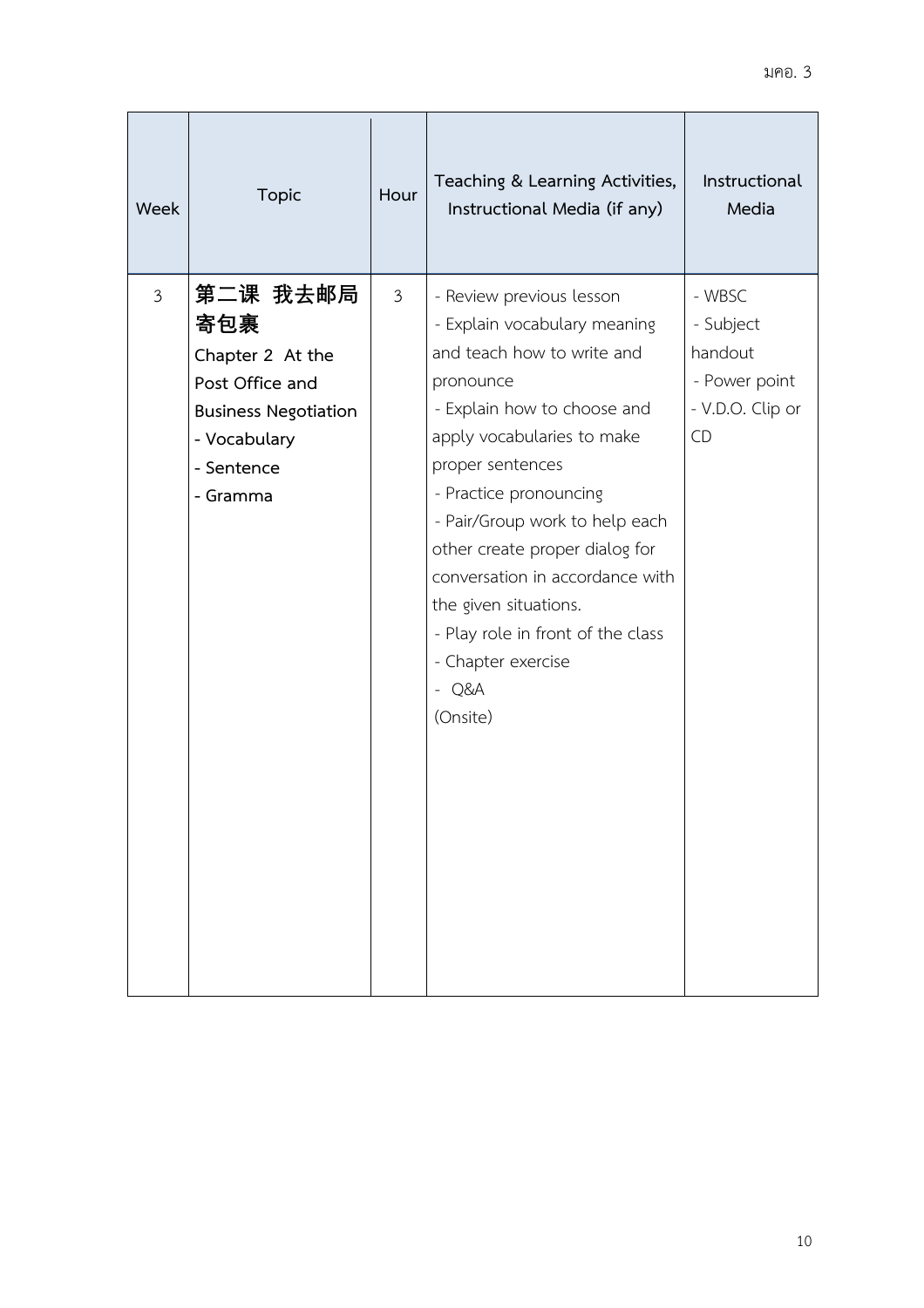| Week    | <b>Topic</b>                                                                                                                                                                              | Hour | Teaching & Learning Activities,<br>Instructional Media (if any)                                                                                                                                                                                                                                                                                                                                                                  | Instructional<br>Media                                                    |
|---------|-------------------------------------------------------------------------------------------------------------------------------------------------------------------------------------------|------|----------------------------------------------------------------------------------------------------------------------------------------------------------------------------------------------------------------------------------------------------------------------------------------------------------------------------------------------------------------------------------------------------------------------------------|---------------------------------------------------------------------------|
| $4 - 5$ | 第三课 可以试试<br>吗<br>Chapter 3 Can I try<br>this one?<br>- Currency<br>- Payment methods<br>- Expenses<br>- Express the feeling<br>- Vocabulary<br>- Sentence<br>- Gramma<br>太, 又…又…,<br>点儿等等 | 6    | - Review previous lesson<br>- Explain vocabulary meaning<br>and teach how to write and<br>pronounce<br>- Explain how to choose and<br>apply vocabularies to make<br>proper sentences<br>- Practice pronouncing<br>- Pair/Group work to help each<br>other create proper dialog for<br>conversation in accordance with<br>the given situations.<br>- Play role in front of the class<br>- Chapter exercise<br>$- Q&A$<br>(Onsite) | - WBSC<br>- Subject<br>handout<br>- Power point<br>- V.D.O. Clip or<br>CD |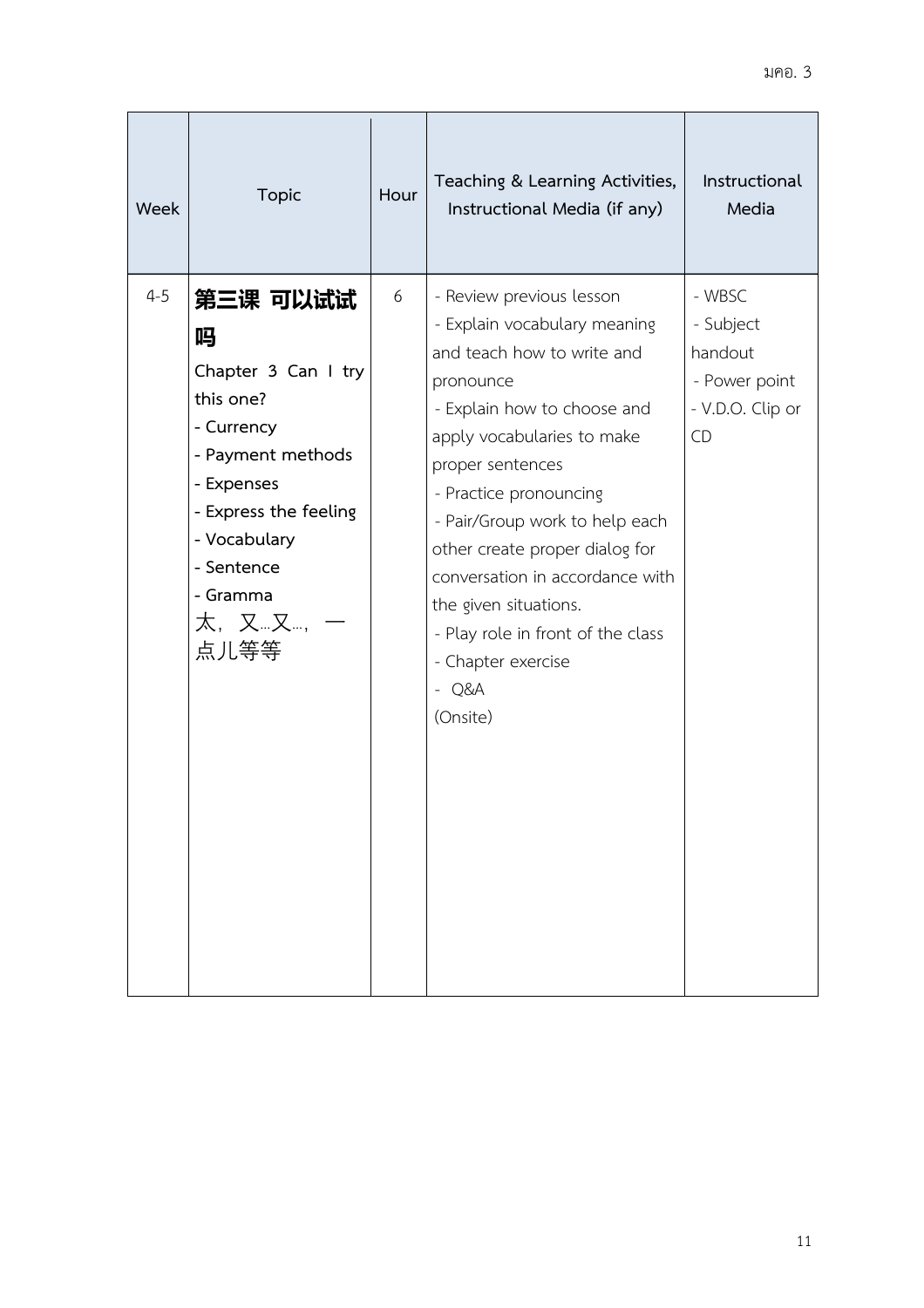| Week    | <b>Topic</b>                                                                                                            | Hour | Teaching & Learning Activities,<br>Instructional Media (if any)                                                                                                                                                                                                                                                                                                                                                                  | Instructional<br>Media                                                    |
|---------|-------------------------------------------------------------------------------------------------------------------------|------|----------------------------------------------------------------------------------------------------------------------------------------------------------------------------------------------------------------------------------------------------------------------------------------------------------------------------------------------------------------------------------------------------------------------------------|---------------------------------------------------------------------------|
| $6 - 7$ | 第四课 祝你生日<br>快乐<br>Chapter 4<br>Happy<br>Birthday to You<br>- Chinese festivals<br>- Vocabulary<br>- Sentence<br>-Gramma | 6    | - Review previous lesson<br>- Explain vocabulary meaning<br>and teach how to write and<br>pronounce<br>- Explain how to choose and<br>apply vocabularies to make<br>proper sentences<br>- Practice pronouncing<br>- Pair/Group work to help each<br>other create proper dialog for<br>conversation in accordance with<br>the given situations.<br>- Play role in front of the class<br>- Chapter exercise<br>$- Q&A$<br>(Onsite) | - WBSC<br>- Subject<br>handout<br>- Power point<br>- V.D.O. Clip or<br>CD |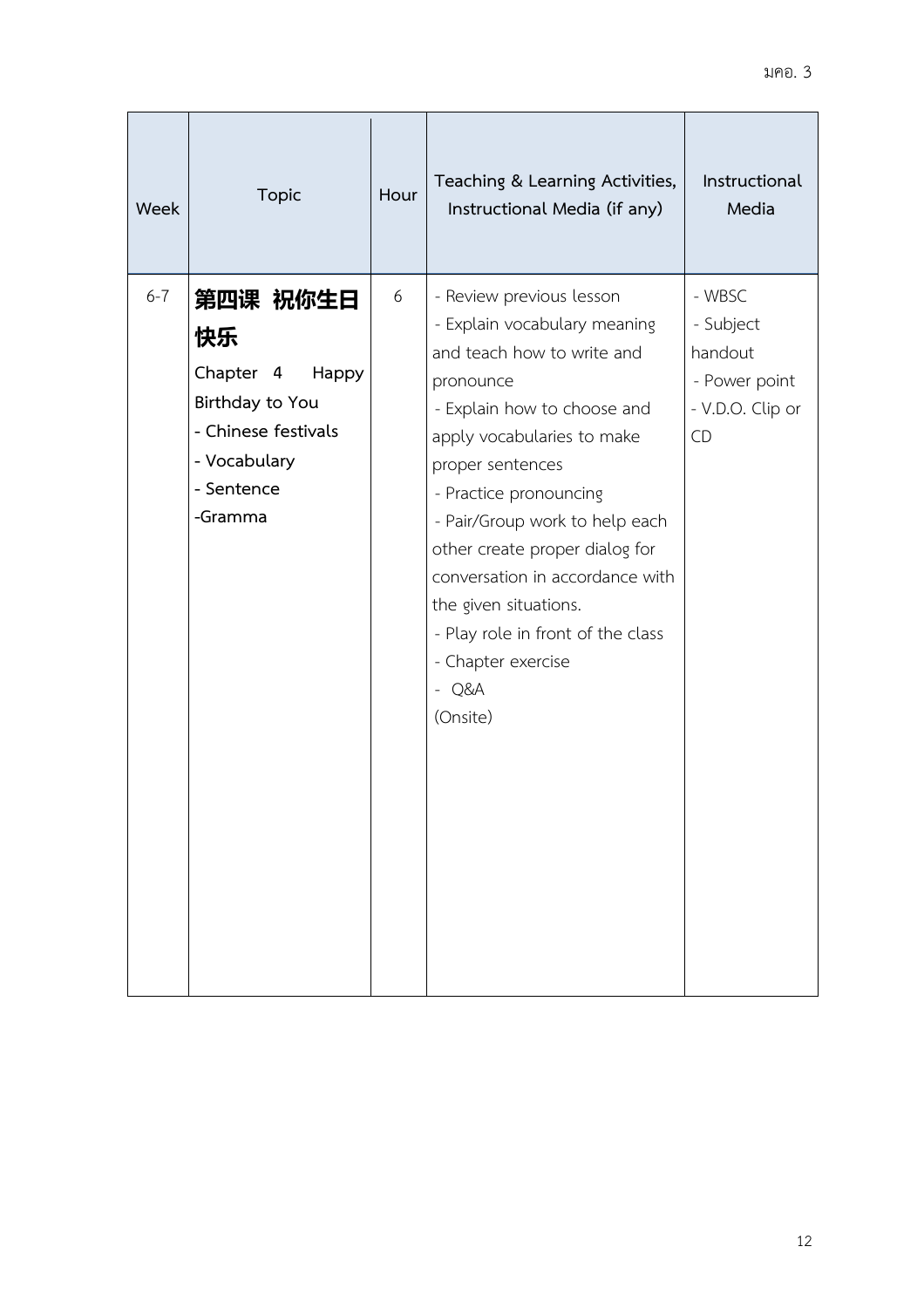| Week    | <b>Topic</b>                                                                                                                                                                                                                      | Hour | Teaching & Learning Activities,<br>Instructional Media (if any)                                                                                                                                                                                                                                                                                                                                                                  | Instructional<br>Media                                                   |
|---------|-----------------------------------------------------------------------------------------------------------------------------------------------------------------------------------------------------------------------------------|------|----------------------------------------------------------------------------------------------------------------------------------------------------------------------------------------------------------------------------------------------------------------------------------------------------------------------------------------------------------------------------------------------------------------------------------|--------------------------------------------------------------------------|
| $8 - 9$ | 第五课 我们明天<br>七点一刻出发<br>Chapter 5 We will<br>leave at 7.15<br>tomorrow morning.<br>- Daily life activities<br>for hospitality<br>business<br>- Schedule the<br>business meeting<br>- Vocabulary<br>- Sentence<br>-Gramma<br>Midterm | 6    | - Review previous lesson<br>- Explain vocabulary meaning<br>and teach how to write and<br>pronounce<br>- Explain how to choose and<br>apply vocabularies to make<br>proper sentences<br>- Practice pronouncing<br>- Pair/Group work to help each<br>other create proper dialog for<br>conversation in accordance with<br>the given situations.<br>- Play role in front of the class<br>- Chapter exercise<br>$- Q&A$<br>(Onsite) | -WBSC<br>- Subject<br>handout<br>- Power point<br>- V.D.O. Clip or<br>CD |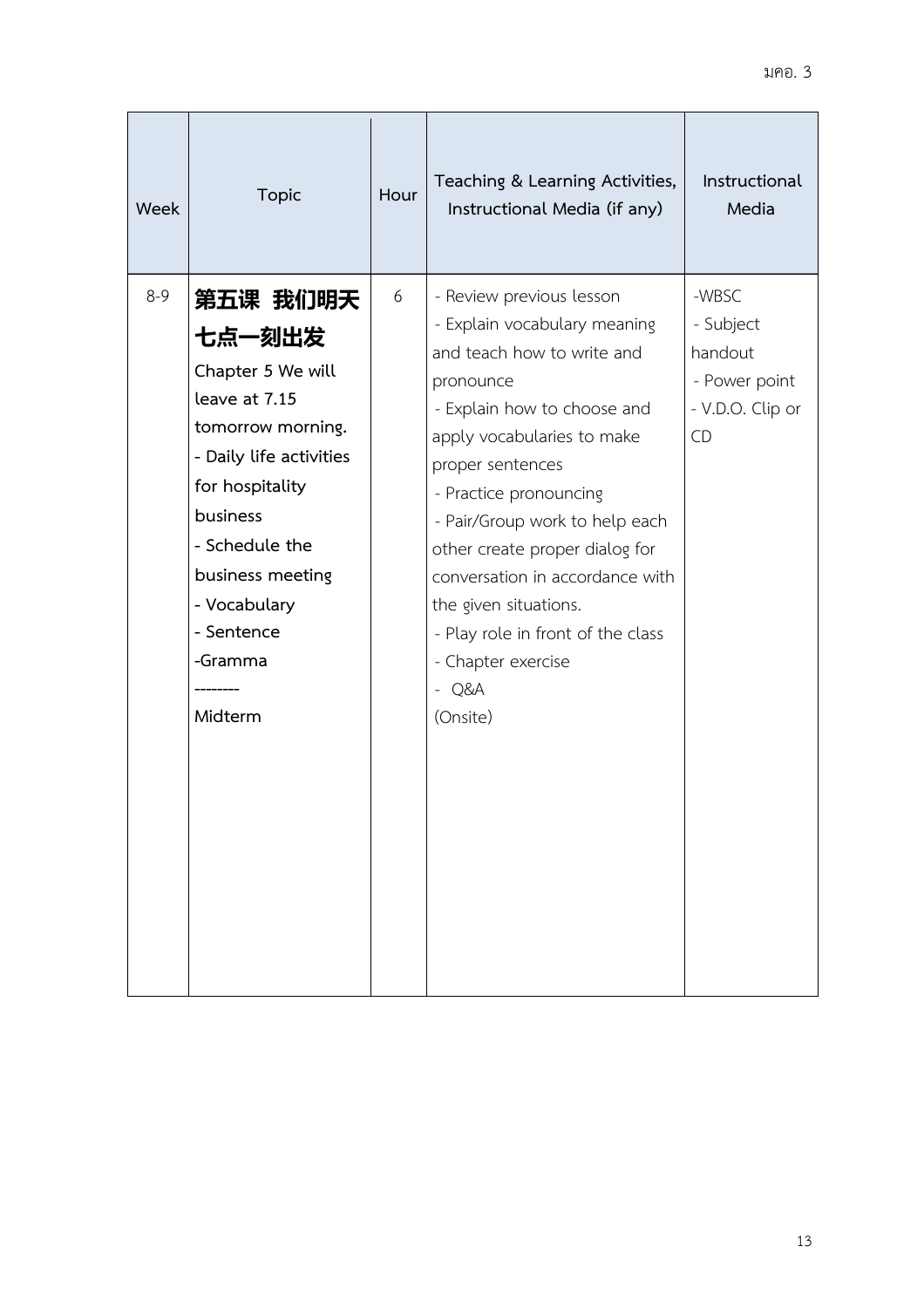| Week      | <b>Topic</b>                                                                                                                                                               | Hour | Teaching & Learning Activities,<br>Instructional Media (if any)                                                                                                                                                                                                                                                                                                                                                                           | Instructional<br>Media                                                    |
|-----------|----------------------------------------------------------------------------------------------------------------------------------------------------------------------------|------|-------------------------------------------------------------------------------------------------------------------------------------------------------------------------------------------------------------------------------------------------------------------------------------------------------------------------------------------------------------------------------------------------------------------------------------------|---------------------------------------------------------------------------|
| $10 - 11$ | 第六课 我打算请<br>老师教我京剧<br>l've<br>Chapter<br>6<br>planned to invite the<br>Chinese opera Laoshi<br>to teach me<br>- Chinese cultures<br>- Vocabulary<br>- Sentence<br>- Gramma | 6    | - Review previous lesson<br>- Explain vocabulary meaning<br>and teach how to write and<br>pronounce<br>- Explain how to choose and<br>apply vocabularies to make<br>proper sentences<br>- Practice pronouncing<br>- Pair/Group work to help each<br>other create proper dialog for<br>conversation in accordance with<br>the given situations.<br>- Play role in front of the class<br>- Chapter exercise<br>$- Q&A$<br>(Onsite & Online) | - WBSC<br>- Subject<br>handout<br>- Power point<br>- V.D.O. Clip or<br>CD |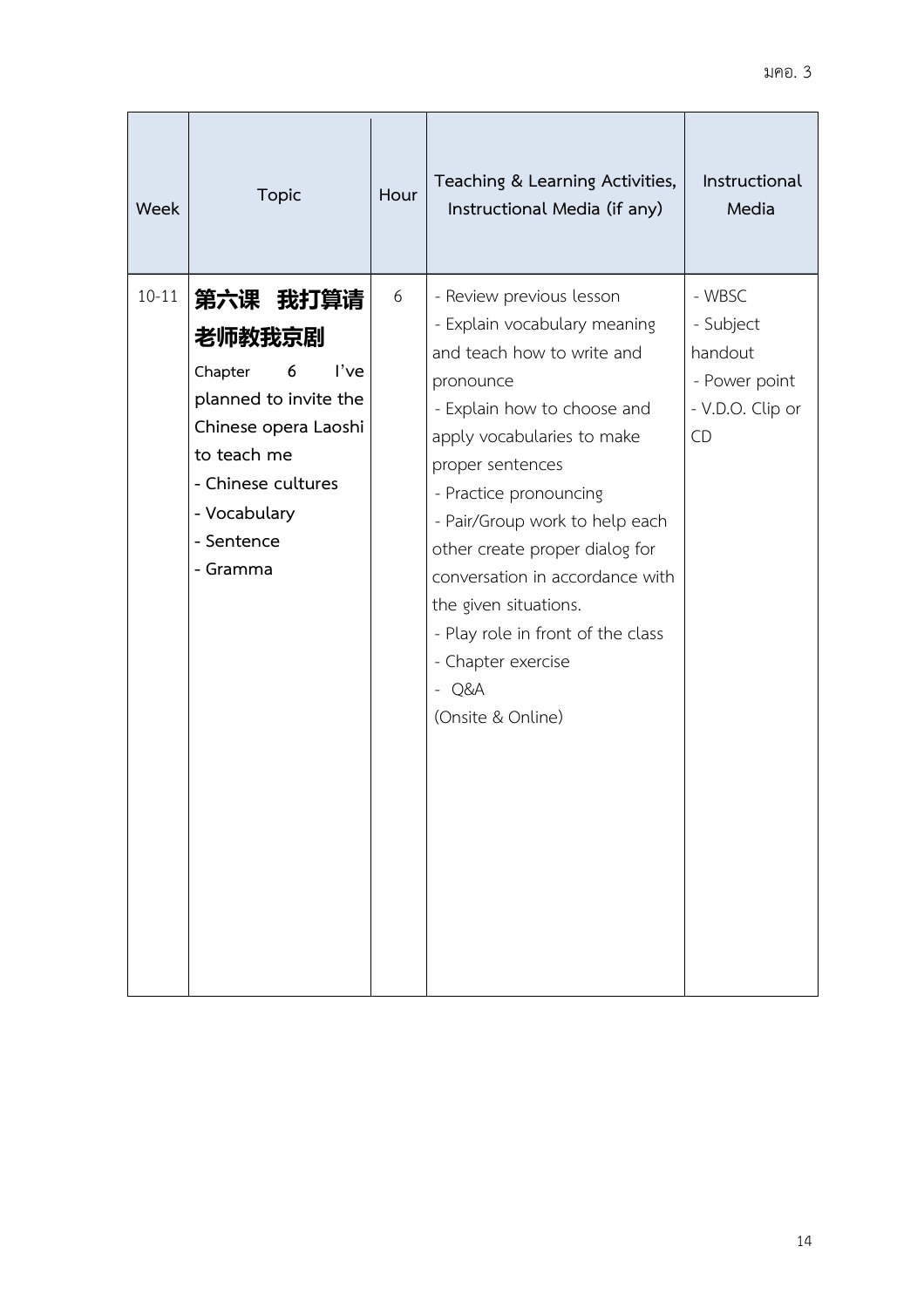| Week      | <b>Topic</b>                                                                                                                          | Hour | Teaching & Learning Activities,<br>Instructional Media (if any)                                                                                                                                                                                                                                                                                                                                                                  | Instructional<br>Media                                                           |
|-----------|---------------------------------------------------------------------------------------------------------------------------------------|------|----------------------------------------------------------------------------------------------------------------------------------------------------------------------------------------------------------------------------------------------------------------------------------------------------------------------------------------------------------------------------------------------------------------------------------|----------------------------------------------------------------------------------|
| $12 - 13$ | 第七课 学校里边<br>有邮局吗?<br>Chapter 7 Is there<br>any post office in the<br>school?<br>- Direction<br>- Vocabulary<br>- Sentence<br>- Gramma | 6    | - Review previous lesson<br>- Explain vocabulary meaning<br>and teach how to write and<br>pronounce<br>- Explain how to choose and<br>apply vocabularies to make<br>proper sentences<br>- Practice pronouncing<br>- Pair/Group work to help each<br>other create proper dialog for<br>conversation in accordance with<br>the given situations.<br>- Play role in front of the class<br>- Chapter exercise<br>$- Q&A$<br>(Online) | - WBSC<br>- Subject<br>handout<br>- Power point<br>- V.D.O. Clip or<br><b>CD</b> |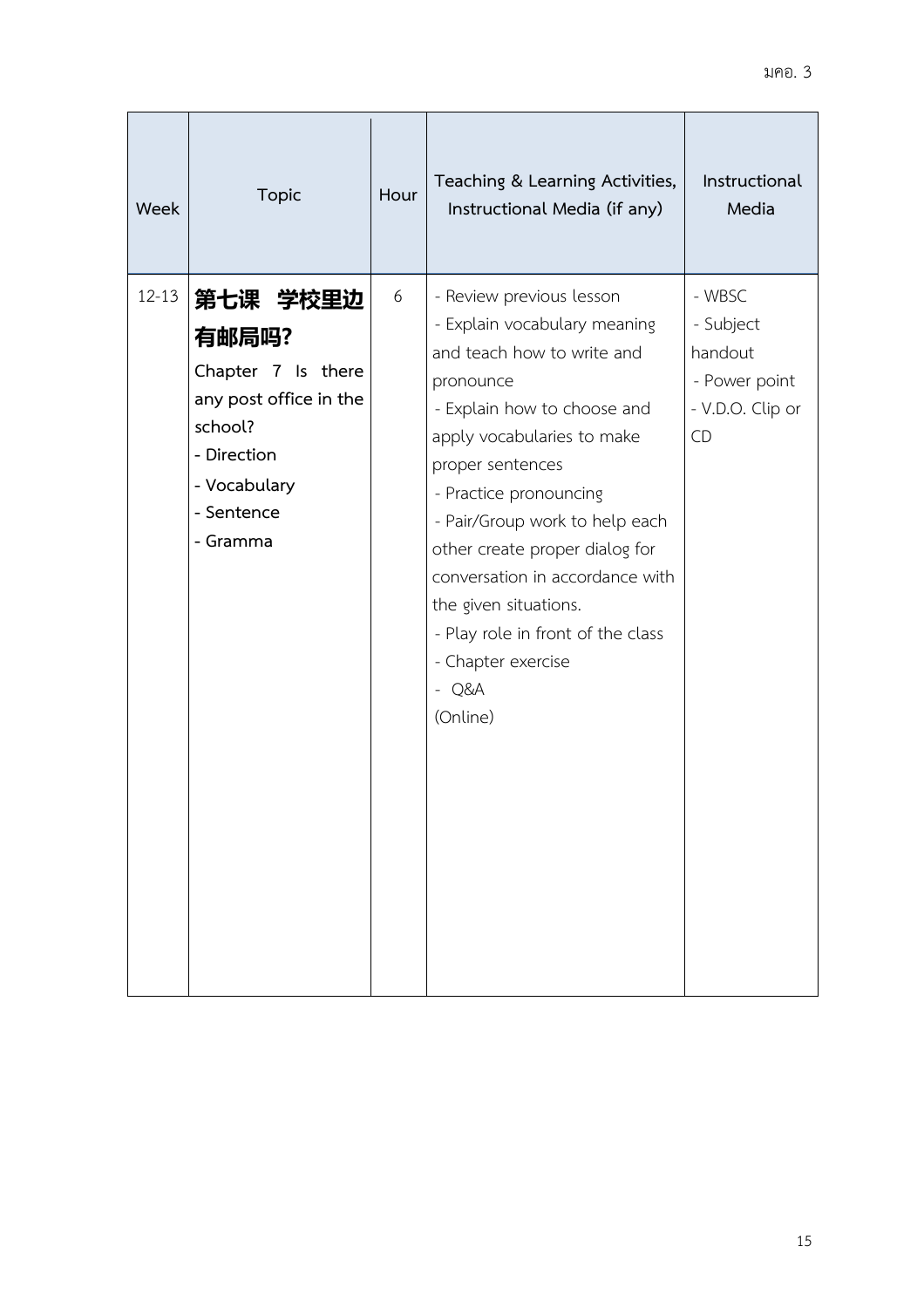| Week      | <b>Topic</b>                                                                                                    | Hour | Teaching & Learning Activities,<br>Instructional Media (if any)                                                                                                                                                                                                                                                                                                                                                                             | Instructional<br>Media                                                    |
|-----------|-----------------------------------------------------------------------------------------------------------------|------|---------------------------------------------------------------------------------------------------------------------------------------------------------------------------------------------------------------------------------------------------------------------------------------------------------------------------------------------------------------------------------------------------------------------------------------------|---------------------------------------------------------------------------|
| $14 - 15$ | Lessons review and<br>summary<br>- Chinese in<br>hospitality Industry<br>- Vocabulary<br>- Sentence<br>- Gramma | 6    | - Review previous lesson<br>- Explain vocabulary meaning<br>and teach how to write and<br>pronounce<br>- Explain how to choose and<br>apply vocabularies to make<br>proper sentences<br>- Practice pronouncing<br>- Pair/Group work to help each<br>other create proper dialog for<br>conversation in accordance with<br>the given situations.<br>- Play role in front of the class<br>- Review all chapter exercise<br>$- Q&A$<br>(Online) | - WBSC<br>- Subject<br>handout<br>- Power point<br>- V.D.O. Clip or<br>CD |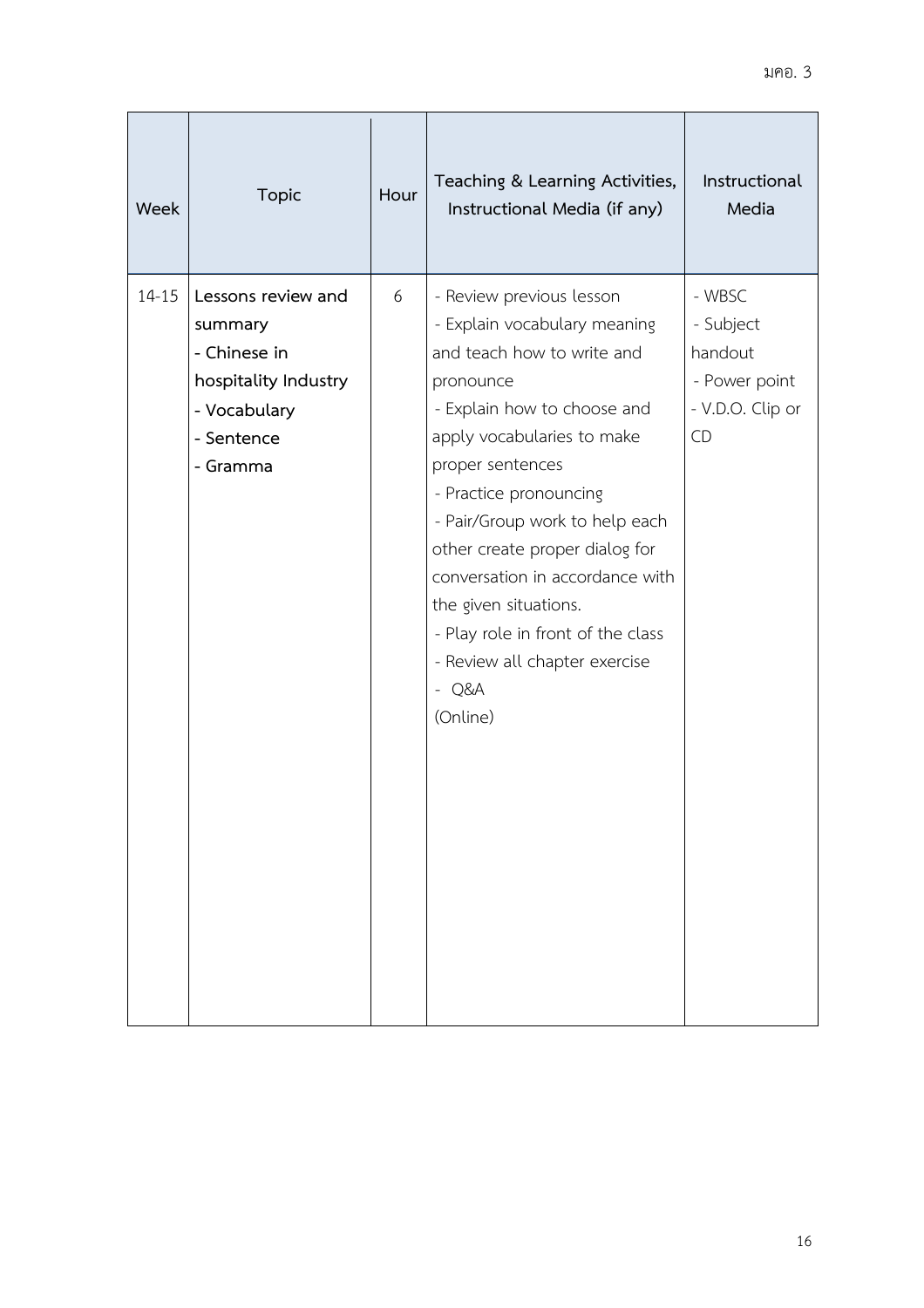# **2. Evaluation plan**

| Activities     | Expected<br>outcomes                        | Methods                                                                                      | Week     | Percentage        |
|----------------|---------------------------------------------|----------------------------------------------------------------------------------------------|----------|-------------------|
| $\mathbf{1}$   | 1.3, 1.4<br>4.1, 4.2                        | - Punctuality and<br>responsibility<br>- Class participation<br>- Chapter exercise, and quiz | $1 - 15$ | 10%<br>10%<br>10% |
|                |                                             |                                                                                              |          |                   |
| $\overline{2}$ | 1.3 1.4<br>2.1 2.2<br>3.24.1<br>5.1 5.2 5.3 | Homework/assignment<br>(creating dialog), play role,<br>and performance                      | $2 - 15$ | 20%               |
| $\overline{3}$ | 2.1 2.2<br>3.1 3.2<br>5.1 5.2               | Midterm                                                                                      | $8\,$    | 20%               |
| $\overline{4}$ | 2.1 2.2<br>3.1 3.2<br>5.1 5.2               | Final                                                                                        | 16       | 30%               |

# **3. Evaluation**

Evaluation and graduation requirements are subject to the Regulation of Suan Dusit University Council on Undergraduate Programme Evaluation.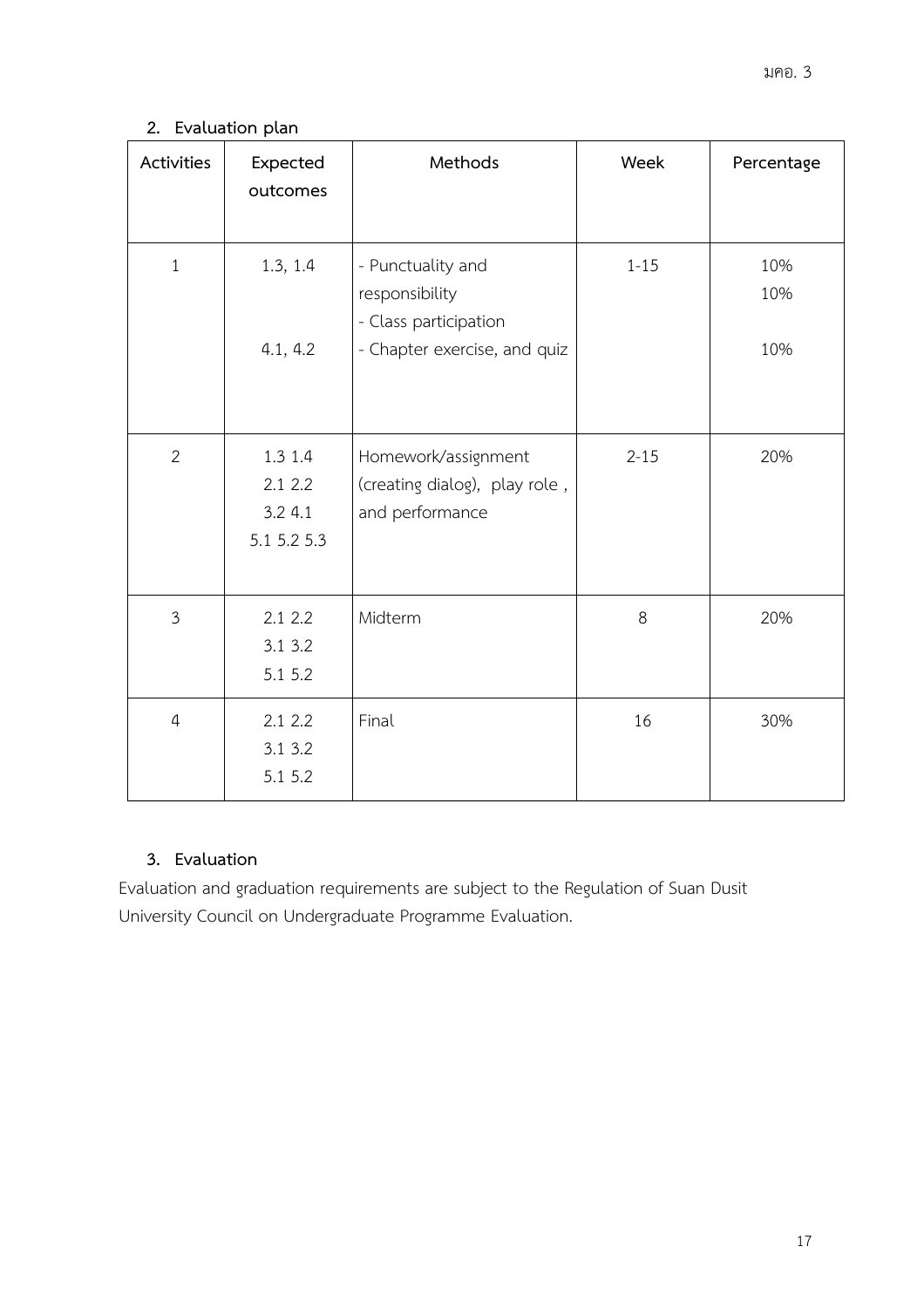# **Section 6 Teaching Materials and Resources**

#### **1. Texts and main documents**

Chinese in Various Situation Handouts

# 2. **Documents and important information**

| 1              | 北京大学中文系现代汉语教研室. (2005). <i>现代汉语(重排本)</i><br>. 北京:<br>商务书馆.                                                                     |
|----------------|--------------------------------------------------------------------------------------------------------------------------------|
| $\overline{2}$ | 曹文. (2000). 汉 <i>语发音与纠音</i> . 北京: 北京大学出版社.                                                                                     |
| 3              | 曹文. (2004). <i>汉语语音教程</i> . 北京: 北京语言大学出版社.                                                                                     |
| 4              | 黄伯荣,廖序东. (2002). <i>现代汉语 (上册)</i> . 北京: 北京高等<br>教育出版<br>社.                                                                     |
| 5              | 姜丽萍主编. (2008). <i>体验汉语基础教程: 泰语版</i> . 北京: 高等<br>教育出版<br>社.                                                                     |
| 6              | เธียรชัย เอี่ยมวรเมธ.(2546. พจนานุกรมจีน – ไทย ฉบับใหม่ (ฉบับพิมพ์หนังสือตัวย่อ.<br>กรุงเทพฯ : บริษัท<br>รวมสาส์น (1977 จำกัด. |

# **3. Documents and recommended information**

| 邵敬敏主编. (2005). <i>现代汉语通论</i> . 上海: 上海教育出版社. |
|---------------------------------------------|
|---------------------------------------------|